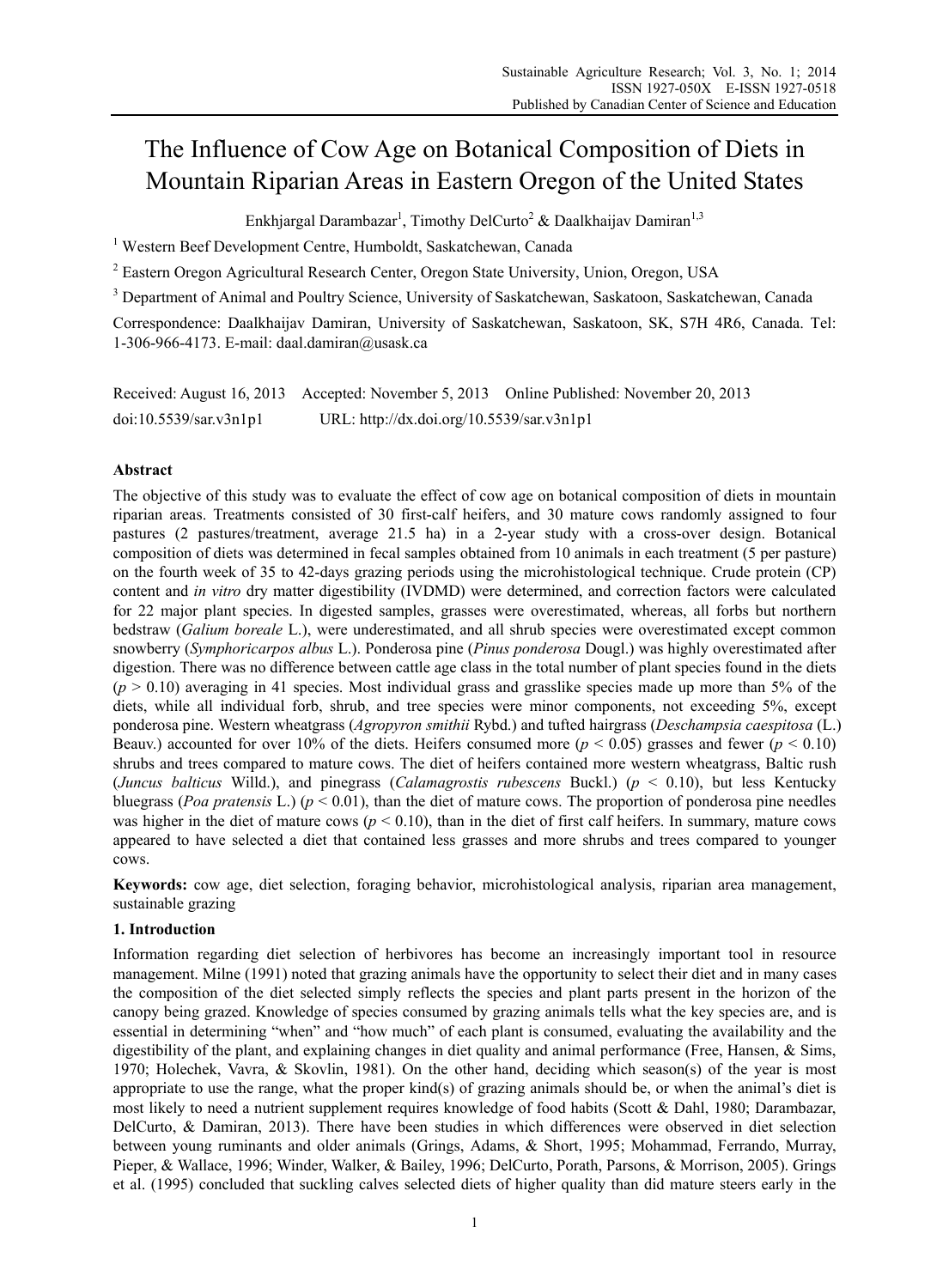summer, but not at later times. Similarly, diets of calves and heifers generally had greater crude protein concentrations than cows and steers, but differences decreased as the season progressed (Grings, Short, Haferkamp, & Heitschmidt, 2001). They further noted that dietary crude protein between heifers and cows did not consistently differ across years, and digestibility did not differ among these age classes for August of a 2-year study. Winder et al. (1996) observed calves were often grazing substantial distances from their dams, increasing dietary variation and reducing the relationship between the diets of cows and their calves. Few studies, however, have directly addressed cattle diet selection of different age classes in riparian areas. The overall study, of which this research comprised a part, was designed to evaluate the influence of cow age on grazing distribution relative to mountain riparian areas (Morrison, DelCurto, Parsons, Pulsipher, & Vanzant, 2002). The objective of this study was to evaluate the effect of cow age on botanical composition of diets with cattle grazing mixed conifer mountain riparian areas and adjacent uplands.

#### **2. Materials and Methods**

#### *2.1 Study Site*

The study was conducted on the Hall Ranch of the Eastern Oregon Agricultural Research Center, 15 km southeast of Union, Oregon, USA. The pastures used in the study comprised 86 ha along Milk Creek. Mean annual precipitation for the study area is 60.4 cm, with the majority falling between November and May. Elevation of the study area averages 1,018 m. (Ballard & Krueger, 2005). Average July and August rainfall, as reported by Porath et al. (2002), totals 3.94 cm. Historically, the riparian pasture along Milk Creek was grazed heavily under a season long grazing regime (Laliberte, Johnson, Harris, & Casady, 2001; Ballard & Krueger, 2005; Darambazar et al., 2013). The area was divided with electric fence into four pastures, each containing roughly 22 ha and a 560 m stretch of Milk Creek. The study was conducted from late July through early September of 2000 and 2001. Dominant grasses in riparian grass communities included timothy (*Phleum pratensis* L.), Kentucky bluegrass (*Poa pratensis* L.), meadow foxtail (*Alopecurus pratensis* L.), wheatgrasses (*Agropyron* spp.) and bromes (*Bromus* spp.). Sedges (*Carex* spp.) and rushes (*Juncus* spp.) were also present in the wetter portions of the meadow. Numerous forbs, including cinquefoil (*Potentilla* spp.), asters (*Aster* spp.), western yarrow (*Achillea millefolium lanulosa* L.), and lupines (*Lupinus* spp.) occurred in these communities. The overstory typically consisted of hawthorn (*Crataegus douglasii* Lindl.), ponderosa pine (*Pinus ponderosa* Dougl.), snowberry (*Symphoricarpus albus* L.), wild rose (*Rosa gymnocarpa* Nutt.), alders (*Alnus* spp.) and willows (*Salix* spp.) (Porath et al., 2002). The herbaceous species dominating the uplands included timothy, brome spp., Kentucky bluegrass, orchardgrass (*Dactylis glomerata* L.), needlegrasses (*Stipa* spp.), blue wildrye (*Elymus glaucus* Buckl.), Idaho fescue (*Festuca idahoensis* Elmer), bluebunch wheatgrass (*Agropyron spicatum* Scribn.&Smith), pinegrass (*Calamagrostis rubescens* Buckl.), and elk sedge (*Carex geyeri* Boott) (Porath et al., 2002). Several forb species occurred in the uplands, including lupine, cinquefoil and wild iris (*Iris* spp.). Snowberry, wild rose, and maple (*Acer* spp.) comprised the majority of the shrub component in the uplands. Ponderosa pine was the dominant tree species. Nomenclature for the species was listed in accordance with Hitchcock, Cronquist, Ownbey, & Thompson (1966).

#### *2.2 Animal and Pasture Management*

Sixty cow/calf pairs each year were stratified by age into the following treatments: 1) thirty first calf heifers (2 years of age;  $442 \text{ kg}$ ,  $BCS = 4.4$ ) and 2) thirty mature cows  $(5, 6,$  and 7 years of age;  $569 \text{ kg}$ ,  $BCS = 4.9$ ). Each treatment group was then randomly divided to create a total of four groups of 15 pairs each. In Year 1, treatments were randomly assigned to the four pastures. For Year 2, treatment assignments from the previous year were reversed. Thus, every pasture was grazed by each age class during the two-year study. In Year 2, mature cows from Year 1 that were still in the herd and within the age requirements, were used again. A new group of 2-year old first calf heifers was used each year (Morrison et al., 2002). The pastures were stocked at 1.5 ha per animal unit month (AUM) to achieve light to moderate utilization. The trial lasted 42 days in Year 1, but was reduced to 35 days in Year 2 due to drought conditions (Morrison et al., 2002).

### *2.3 Sampling for Diet Analysis*

Ten animals per age class (5 per pasture) were selected randomly and sampled for diet composition analysis. Fresh fecal samples were collected immediately after defecation by following the sampling animals in the pasture. A composite sample was taken from four fecal samples obtained from each sampling animal for 4 days during week four of the trial. Samples were dried in a forced-air oven at 50 ºC for at least 72 hours and stored for subsequent analysis.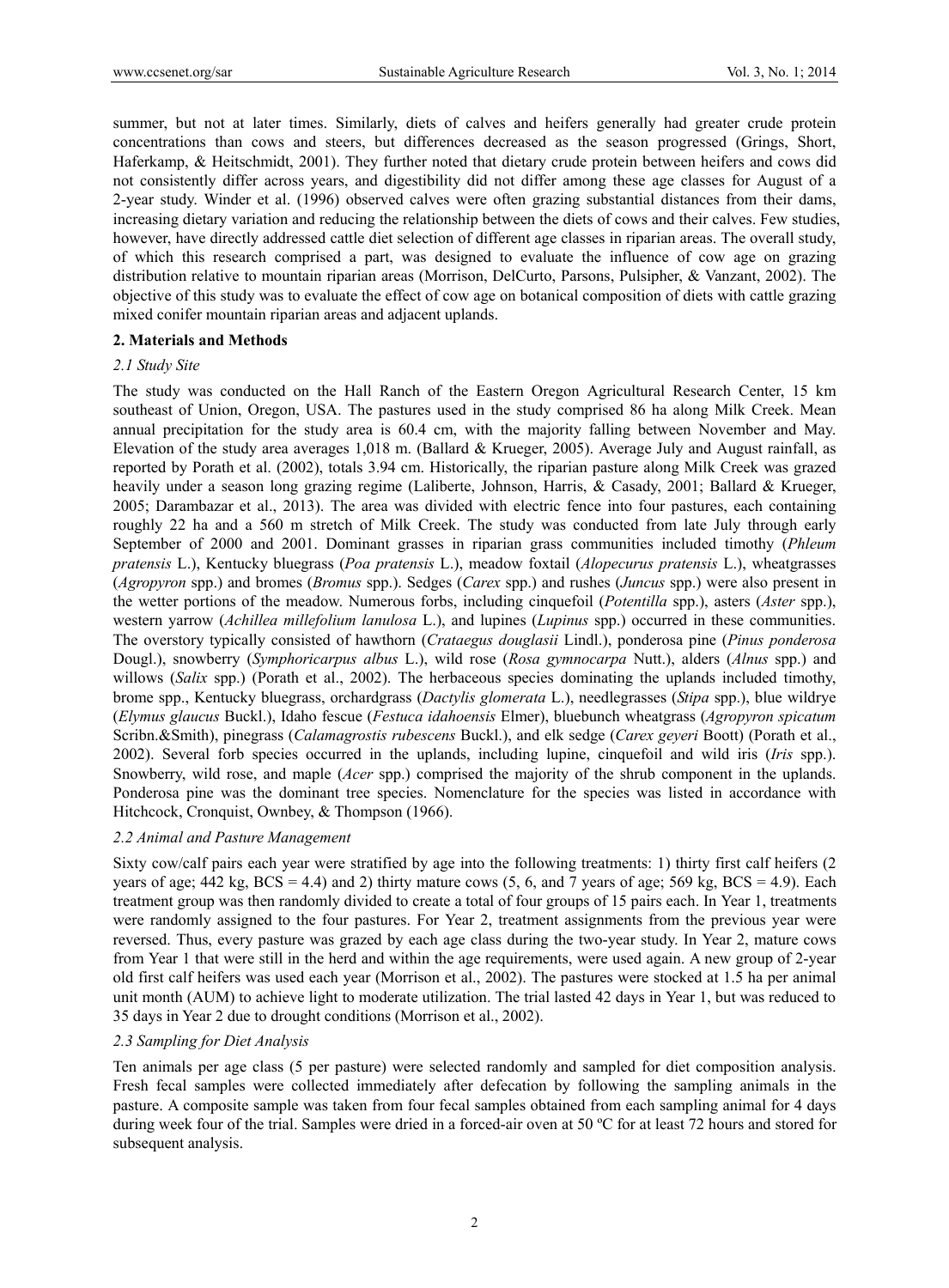# *2.4 Botanical Composition of Diets*

Botanical composition of cow diets was determined analyzing the fecal samples through the microhistological technique described by Sparks & Malechek (1968). Each sample was prepared by soaking it in 50% ethanol for overnight, blending, washing under running water over a 200 mesh screen. Samples were dried in a forced-air oven at 50 to 55 ºC, ground in a Wiley mill (Wiley Mill, Model 4, Arthur H. Tomas Co., Philadelphia, PA, USA) through a #20 screen, and a small portion of the ground material was used to make a microscopic slide. Five slides were prepared for each animal and examined in 20 systematically located microscopic fields per slide. Identification was based on epidermal tissue characteristics, such as guard cells, stomata, cell shape, and trichomes (Darambazar & Damiran, 2006). Diet percent by weight was obtained by the following steps: the total number of frequency observations for all species is obtained by adding the species, and the number of frequency observations of each species is divided by the total number of frequency observations for all species. This number multiplied by 100 is used as the percent by weight composition of the diet (Holechek, Vavra, Skovlin, & Krueger, 1982a).

## *2.5 Correction Factors*

To improve the accuracy of fecal analysis it is recommended to develop correction factors specific to forage species, study areas, and season (Dearden, Pegau, & Hansen, 1975; Vavra & Holechek 1980; Leslie, Vavra, Starkey, & Slater, 1983; Holechek et al., 1982a). Correction factors were determined following the approach of Dearden et.al. (1975), modified by Leslie et al. (1983). Each plant species was part of 5 hand-mixed diets and occurred in known relative densities (i.e. percentages by weight) in those mixtures. A known percentage of elk sedge was included in each mix as a standard. Each mix was digested *in vitro* (Tilley & Terry, 1963) for 48 hours using inoculum from steers, and analyzed microscopically as described by Vavra & Holechek (1980). The observed density of each plant species (X) was calculated from frequency of identifiable epidermis according to Sparks & Malechek (1968). The actual density (Y) was calculated from relative weights and the observed density of the standard, assuming the latter equaled its relative weight in the hand-mixed diet.

## *2.6 Nutritive Quality Analysis*

Samples (whole plant) from 22 individual forage species, commonly occurred in the Milk Creek area were collected during late August by hand clipping and were dried in a forced-air oven at 50 ºC. Dried sample was ground to pass through a 1 mm screen (Wiley Mill, Model 4, Arthur H. Tomas Co., Philadelphia, PA, USA). Once ground, sample's dry matter (DM; AOAC method # 930.15), ash (AOAC method # 942.05), and CP (AOAC method # 984.13) concentrations were analyzed according to the procedure of AOAC (1990). *In vitro* dry matter digestibility (IVDMD) was determined by Tilley and Terry (1963) technique, described in details by Damiran, DelCurto**,** Bohnert**,** and Findholt (2008). All data on nutritive quality are reported on DM basis.

# *2.7 Statistical Analysis*

The study was conducted as a randomized complete block design. Data were analyzed using the GLM procedures of SAS (2001) as two treatments, replicated, cross-over design with pasture being experimental unit and cow age being treatment. Treatment means were separated using least squares means procedures and were considered significant at the  $(p < 0.10)$  level.

# **3. Results and Discussion**

# *3.1 Chemical Composition and Digestibility of Forage*

Heady (1964) stated that as grasses and broad-leaved herbs mature, they decrease in crude protein and increase in crude fiber, lignin, cellulose, and hemi-cellulose. In our study, crude protein levels of grass and grasslike species in the study pasture were relatively low during the late-summer grazing period and ranged from 2.3 to 7%, as contrasted to those of forbs and shrubs and trees, which ranged 4.8 to 9.2% and 7.9 to 16.4%, respectively (Table 1). It was determined that among grasses and grasslikes; redtop, Baltic rush, pinegrass, and elk sedge contained over 5% CP. Among forbs; fleabane (*Erigeron spp.*) was the highest in protein content (9.2%), while among shrubs and trees; willow and alder were higher, containing 15.2 and 16.4% CP, respectively. The IVDMD of forages was in the range of 34.4 to 57.1% for grasses and grasslikes, 45.8 to 79.4% for forbs, and 35.8 to 67.3% for shrubs and trees. Heartleaf arnica was the highest in digestibility (79.4%), whereas blue wildrye, meadow foxtail, and ponderosa pine were the lowest (34.4, 35.6, and 35.8%, respectively).

# *3.2 Correction Factors*

Correction factors were developed in 22 common forages, which included 10 grass, 2 grasslike, 5 forb, and 4 shrub and 1 tree species that occur in the study area, to adjust for the effects of differential digestibility of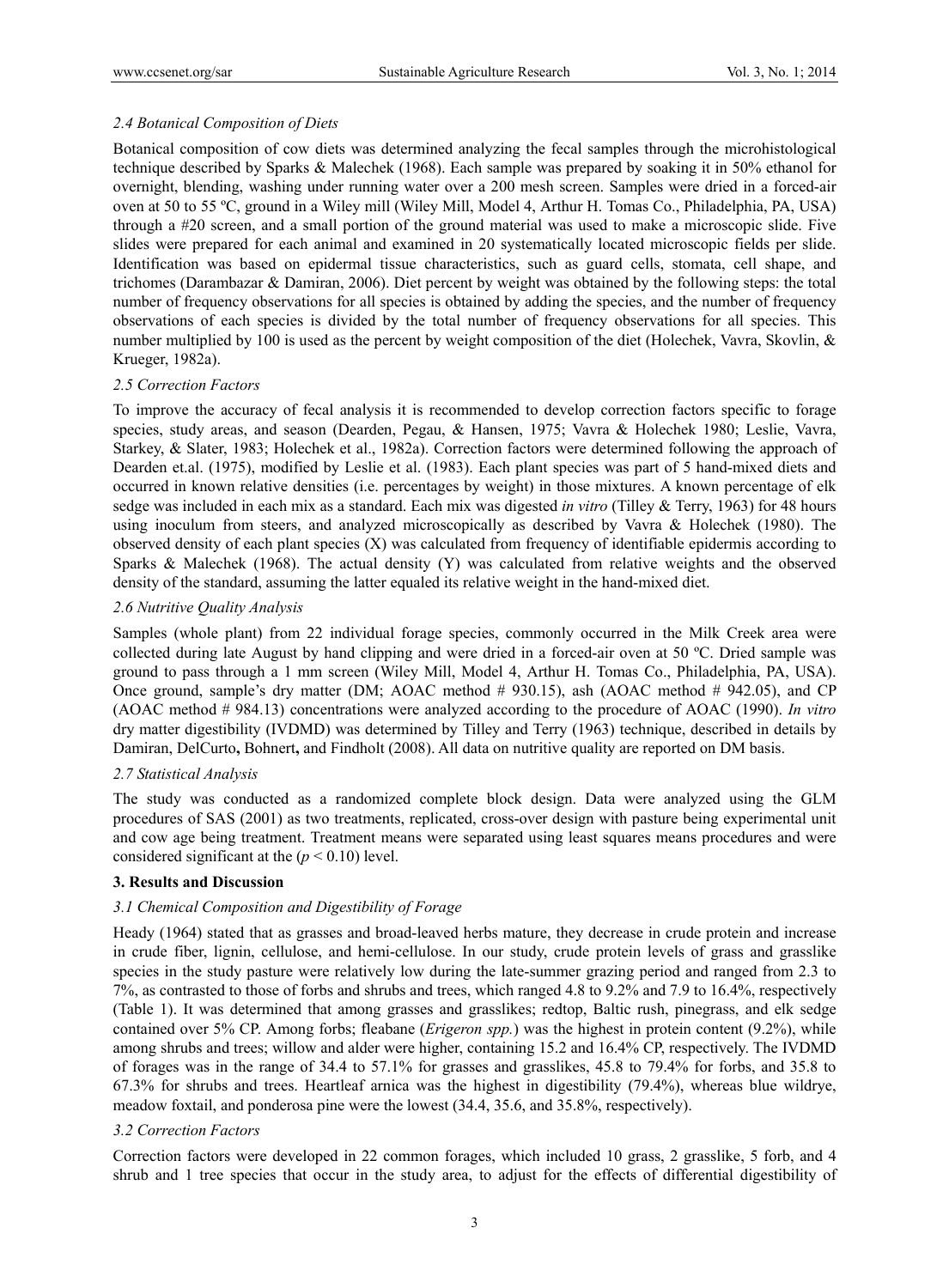#### ingested forages (Table 1).

|                         | Chemical Composition (% DM) |      |              | Correction Factor (b)* |
|-------------------------|-----------------------------|------|--------------|------------------------|
| Forage Species          | Ash                         | CP   | <b>IVDMD</b> |                        |
| Grasses & Grasslikes    |                             |      |              |                        |
| <b>Blue Wildrye</b>     | 8.6                         | 3.5  | 34.4         | 0.657                  |
| Kentucky Bluegrass      | 8.6                         | 3.2  | 45.6         | 0.639                  |
| Meadow Foxtail          | 8.5                         | 2.3  | 35.6         | 0.779                  |
| Orchardgrass            | 10.0                        | 3.2  | 42.5         | 1.213                  |
| Pinegrass               | 15.4                        | 6.7  | 46.2         | 0.433                  |
| Redtop                  | 8.8                         | 5.6  | 57.1         | 0.469                  |
| Timothy                 | 5.7                         | 2.9  | 48.7         | 0.759                  |
| <b>Tufted Hairgrass</b> | 8.0                         | 4.0  | 42.4         | 0.411                  |
| Western Needlegrass     | 一†                          | 2.8  |              | 0.640                  |
| Western Wheatgrass      | 8.8                         | 2.9  | 43.7         | 0.838                  |
| Elk Sedge               | 9.4                         | 7.0  | 51.6         | 1.001                  |
| <b>Baltic Rush</b>      | 4.3                         | 6.0  | 45.9         | 1.133                  |
| Forbs                   |                             |      |              |                        |
| <b>Western Yarrow</b>   | 8.5                         | 7.2  | 45.8         | 2.613                  |
| Fleabane                | 7.9                         | 9.2  | 59.9         | 1.443                  |
| Heartleaf Arnica        | 10.1                        | 7.7  | 79.4         | 1.838                  |
| Yellow Salsify          |                             | 4.8  |              | 2.482                  |
| Northern Bedstraw       |                             | 6.6  |              | 1.001                  |
| Shrubs & Trees          |                             |      |              |                        |
| Common Snowberry        | 12.3                        | 9.3  | 62.4         | 2.613                  |
| Firmleaf Willow         | 7.8                         | 15.2 | 67.3         | 0.656                  |
| Alder                   | 5.4                         | 16.4 | 56.9         | 0.838                  |
| Low Oregongrape         | 3.4                         | 9.7  | 59.3         | 0.635                  |
| Ponderosa Pine          | 2.7                         | 7.9  | 35.8         | 0.495                  |

Table 1. Chemical composition and digestibility of the major forage species and the correction factors during late summer grazing season in Milk Creek riparian area, Hall Ranch in northeastern Oregon, USA

\*b = Degree of underestimation (b > 1.0) or overestimation (b < 1.0).

†—, data not collected.

All grasses, except orchardgrass, were overestimated, while all forbs, but northern bedstraw, were underestimated. Orchardgrass was slightly underestimated, while northern bedstraw was neither over- or underestimated. Most shrubs were overestimated, except that common snowberry was highly underestimated in digested diets (Darambazar, 2003). Similarly, several researchers have reported that forbs were underestimated and some grass and browse species were overestimated by fecal analyses, while others were underestimated (Dearden et al., 1975; Vavra & Holechek, 1980). Vavra and Holechek (1980), also, have noted that common snowberry was identified in only small amounts in some digested samples and was totally absent in others. Our results were consistent with these researchers. Ponderosa pine was highly overestimated after digestion.

#### *3.3 Diet Botanical Composition*

Composition of the cow diets was dominated by grasses, accounting for up to 75% in the diets, the next greater diet constituents were shrubs and trees (to 13%), and grasslikes made up lesser portion (to 12%) with forbs occurring only in minor amounts (to 5%) (Table 2). This pattern in the rankings of forage classes in diet composition remained similar over the study years ( $p > 0.10$ ). Heady (1964) implied that grazing animals change their preference with growth stage as plants in mixed vegetation do not mature at the same rate. Holechek & Vavra (1983) found that in the early summer (July 19 to August 15) the cattle diet was dominated by shrubs, while grasses dominated the diet in the late summer (August 16 to September 12) in the Blue Mountains of northeastern Oregon. They further reported that during the drought year in their study, forbs were lower in cattle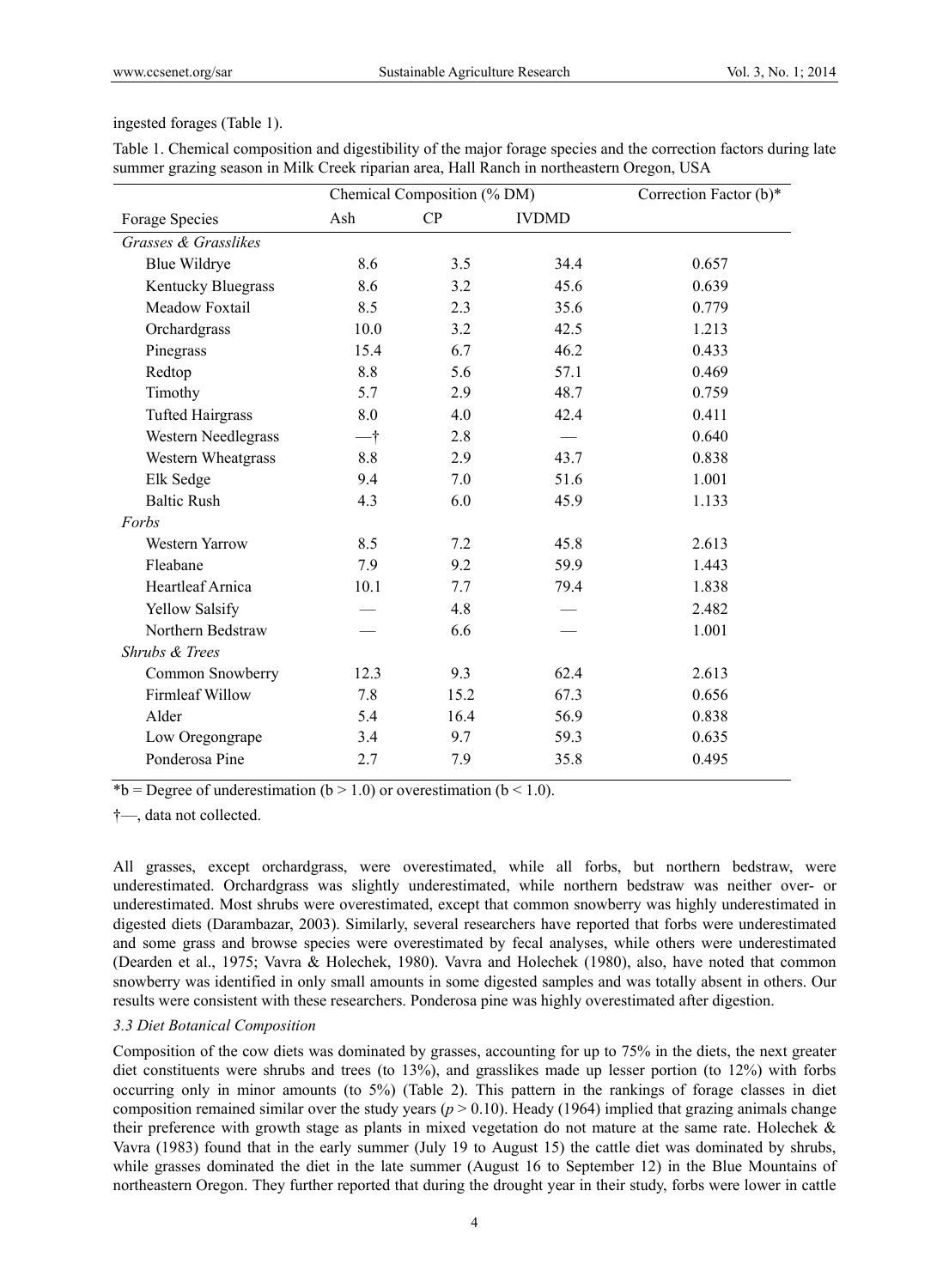Table 2. Diet botanical composition by forages (% dry weight) of cows during late summer grazing season in

|                   | Milk Creek riparian area, Hall Ranch in northeastern Oregon, USA |             |      |                  |
|-------------------|------------------------------------------------------------------|-------------|------|------------------|
|                   | Cow Age                                                          |             |      |                  |
| Forages           | Heifer                                                           | Mature Cow  | SEM* | <i>p</i> -values |
| Grasses           | 74.7                                                             | 70.8        | 0.17 | 0.01             |
| <b>Grasslikes</b> | 11.8                                                             | 11 $\theta$ | 1 74 | 0.79             |
|                   |                                                                  |             |      |                  |

Forbs 4.3 4.8 0.44 0.47 Shrubs & Trees 9.2 13.4 0.69 0.05

diets because most forb species had reached maturity and dried by early July.

\*Standard error of mean (Pooled) (*n* = 20).

The diet of heifers comprised significantly more grasses and less shrubs and trees than that of mature cows (*p* < 0.10). In contrast, no differences between age classes was found in percentages of grasslikes and forbs  $(p > 0.10)$ . Morrison et al. (2002), who studied distribution and utilization patterns of these cows, reported that the mature cows had utilized more forage in the riparian grass communities than did first calf heifers at the end of the trial. Their findings indicated also, that early in the grazing period the mature cows did appear to select upland areas, while the first calf heifers appeared to prefer riparian vegetation type, though as the grazing continued, the distribution and utilization patterns of the different age classes converged. Considering that the first calf heifers spent more time in riparian vegetation, it is possible that differences in diet composition reflect differences in distribution and forage utilization patterns.

A total of 41 species was found in the composition of the cow diets (39 identified and 2 unidentified). No differences were found between age classes in the number of species in the diets across the study years ( $p > 0.10$ ). The most consistently occurring species throughout examining the diets were 8 grass, 2 grasslike, 5 forb, and 4 shrub and 1 tree species, and data presented in Table 3 demonstrate the percentages of these species by weight composition of the diet and correction factors developed for them.

Most of the individual grass and grasslike species made up between 5 to 10% of the diets with an exception of few species (Table 3). The highest dietary proportions were estimated for western wheatgrass and tufted hairgrass, which accounted for more than 10% of the diet. In a study on forested ranges in northeastern Oregon, Holechek, Vavra, and Pieper (1982b) reported that only six of a total 29 graminoids occurred in greater than trace amounts (i.e. 5% or more to the overall diet), which was comprised of Idaho fescue, bluebunch wheatgrass, pinegrass, elk sedge, western fescue, and Kentucky bluegrass.

Although some of the individual species were similar to those found by these researchers, the number of graminoids that occupied more than 5% of the diet in our findings was higher. Forb species occurred in the amounts near or less than 2%, while all shrub and tree species were found under 5% of the diets except ponderosa pine. The two most preferred grasses, western wheatgrass and tufted hairgrass, were selected for reason other than protein density, since their CP contents were very low (2.9% for western wheatgrass and 4.0% for tufted hairgrass, respectively). Dietary selection may be dependent, therefore, on palatability (Damiran, 2005), availability, or the desire to maximize nutrient intact per bite (Clark, DelCurto, Vavra, & Dick, 2013). Cattle selections for the grass and grasslike species such as western wheatgrass, Kentucky bluegrass, pinegrass, and Baltic rush were different between age classes (*p* < 0.10) with mature cows consuming more Kentucky bluegrass, but less western wheatgrass, Baltic rush, and pinegrass than first calf heifers. Higher portion of Kentucky bluegrass, but lesser portion of Baltic rush in the diet of mature cows may have related to the distribution (Walburger et al., 2009) and utilization patterns of these cows, in that they spent more time in the uplands than their counterparts (Morrison et al., 2002; Morrison, 2002). Shrub and tree species were found in trace amounts in the diets and did not differ among age classes with an exception of ponderosa pine. The proportion of ponderosa pine in the diet of mature cows was higher ( $p < 0.10$ ) as compared to that of first calf heifers. Values on shrub consumption in our study were lower than those reported by Holechek et al. (1981; 1982a) where cattle in the Blue Mountains consumed shrubs continually from late spring to fall with an average of 23%, and a low of 10% and a high of 47% being observed in late summers, but were closer to those in a New Mexico study, where shrubs contributed small amounts to both cow and steer diets during the summers decreasing from 10% during spring to 2% in summer (Mohammad et al., 1996), although the study was from a different ecological zone.

5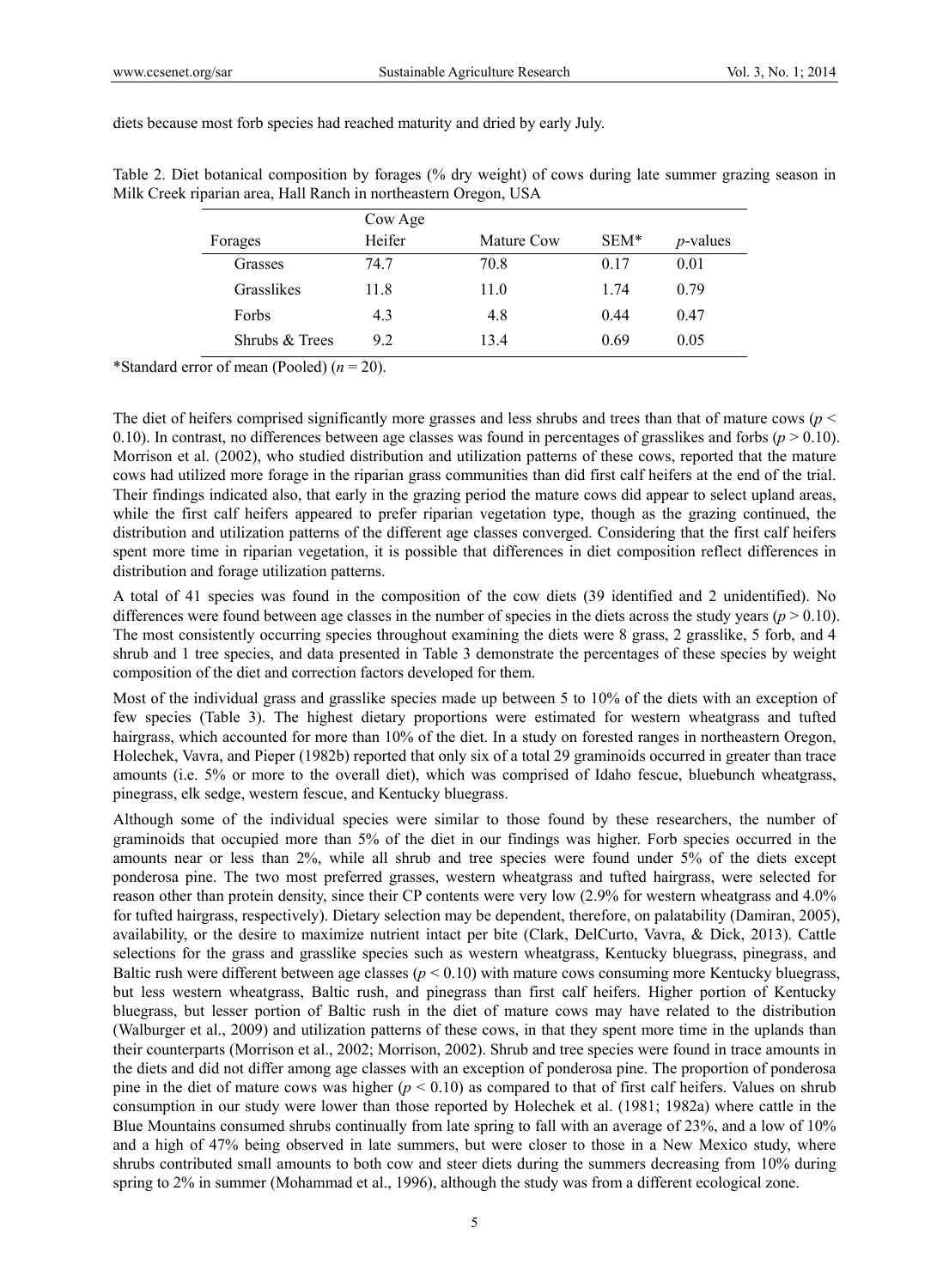|                           | Cow age |            |      |             |
|---------------------------|---------|------------|------|-------------|
| Forage Species            | Heifer  | Mature Cow | SEM* | $p$ -values |
| Grasses & Grasslikes      |         |            |      |             |
| <b>Baltic Rush</b>        | 6.5     | 5.2        | 0.13 | 0.02        |
| <b>Blue Wildrye</b>       | 10.0    | 8.4        | 0.54 | 0.17        |
| Elk Sedge                 | 5.3     | 5.9        | 1.67 | 0.82        |
| Kentucky Bluegrass        | 6.3     | 7.5        | 0.03 | 0.01        |
| Meadow Foxtail            | 4.0     | 6.0        | 1.19 | 0.35        |
| Orchardgrass              | 7.3     | 7.6        | 0.47 | 0.67        |
| Pinegrass                 | 8.0     | 6.4        | 0.34 | 0.08        |
| Redtop                    | 5.2     | 4.8        | 0.40 | 0.44        |
| Timothy                   | 1.8     | 1.9        | 0.39 | 0.89        |
| <b>Tufted Hairgrass</b>   | 11.1    | 10.2       | 0.37 | 0.21        |
| Western Needlegrass       | 8.7     | 7.6        | 0.80 | 0.45        |
| Western Wheatgrass        | 12.6    | 11.2       | 0.25 | 0.06        |
| Forbs                     |         |            |      |             |
| Heartleaf Arnica          | 0.3     | 0.5        | 0.12 | 0.27        |
| Northern Bedstraw         | 0.2     | 0.2        | 0.07 | 0.51        |
| Western Yarrow            | 1.6     | 1.8        | 0.41 | 0.71        |
| <b>Yellow Salsify</b>     | 2.1     | 1.8        | 0.37 | 0.71        |
| <b>Shrubs &amp; Trees</b> |         |            |      |             |
| Common Snowberry          | 2.4     | 2.5        | 0.33 | 0.84        |
| Low Oregongrape           | 0.2     | 0.3        | 0.09 | 0.82        |
| Ponderosa Pine            | 5.8     | 9.5        | 0.76 | 0.07        |
| <b>Firmleaf Willow</b>    | 0.6     | 0.8        | 0.12 | 0.33        |

Table 3. Diet botanical composition by the major forage species (% dry weight) of cows during late summer grazing season in Milk Creek riparian area, Hall Ranch in northeastern Oregon, USA

\*Standard error of mean (Pooled) (*n* = 20).

Forbs comprised a minor component of diets with the amounts not exceeding 2.1% of the diet. Similarly, research findings reported elsewhere indicate that forbs are a minor portion of the cattle diet and/or forb consumption declines as the grazing season advanced (Hurd & Pond, 1958; Holechek et al., 1982b; Uresk & Paintner, 1985). Although the number of forb species found in diets by Holechek et al. (1982b) and by Damiran, DelCurto, Findholt, Johnson, and Vavra (2013) was more than it was in our study, only western yarrow, heartleaf arnica, and lupine comprised 1% or more of the overall diet, which was partly, in agreement with our findings. Holechek and Vavra (1983) also, determined that western yarrow in cattle diets declined from 4% in early summer to 1% in late summer. Researchers report smaller number of forb species identified and/or forbs being found in very little amounts in the feces which may be accounted for the almost complete digestion of some forbs, by the low abundance in the diet, or disintegration during grinding for slide preparation (Free et al., 1970; Rees, 1982; Samuel & Howard, 1983).

On the other hand, Hirschfeld, Kirby, Caton, Silcox, and Olson (1996) who investigated cattle diets in central North Dakota, reported a higher portion of forbs in diets ranging from 1.1% in fall to 27% in late summer, but this study was done in a different climatic and ecological zone. The greater proportion of ponderosa pine found in the diets of mature cows may have been related, in part, to mature cows spending more time (much of it foraging) in the uplands early in the grazing period (Morrison et al., 2001).This is likely to have happened under the canopy of ponderosa pine, which increases the chances of incidental consumption of pine needles. Thus, Karl and Doescher (1998) in determining cattle removal of terminal tissue of ponderosa pine seedlings in May and August found that August tissue removal was severe, as both current-year needles and stem tissue were consumed. Estimates in our study were closer to those of Uresk & Paintner (1985), who found greater ponderosa pine in cattle diets later in the summer grazing season, which averaged 8.7% in August in ponderosa pine forest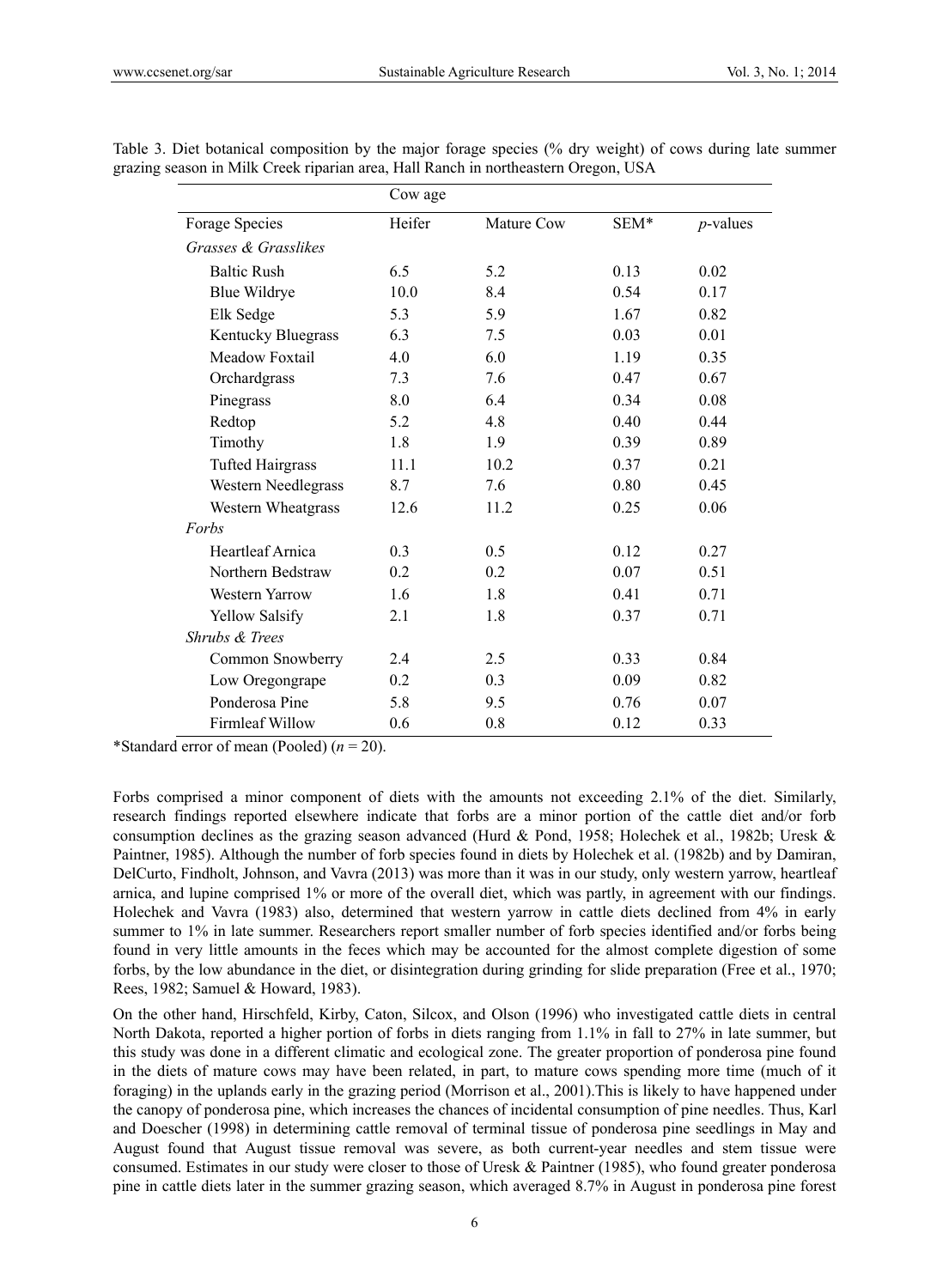of South Dakota and those of Mitchell & Rodgers (1985) on summer forest and pasture ranges in northern Idaho, where up to 8% of ponderosa pine needles was recovered in cattle diets, which they explained by possible inadvertent ingestion and by the morphological characteristics of pine needles in the diet.

#### **4. Conclusions**

Sustainable management of beef cattle involves balancing the nutrient needs of the animal with the nutritional opportunities of the rangeland resource. In addition, forest grazing must demonstrate that the impact of the herbivore is compatible with the long-term diversity of vegetation and wildlife. Understanding how age class and/or experience influences landscape distribution patterns and diets is important in designing sustainable grazing strategies. In our study, the diets of first calf heifers and mature cows grazing in a mixed conifer mountain riparian area differed in that mature cows consumed less in the amount of grasses and more in the amount of shrubs and trees as compared to younger cows. These differences could be explained by the distribution patterns of the cows. Diet species composition varied between age classes in that mature cows had more Kentucky bluegrass and ponderosa pine, but fewer Baltic rush, western wheatgrass, and pinegrass in their diet than first calf heifers. Our research suggests that cow age/experience does relate to modest changes in diet composition of beef cattle grazing mountain riparian areas. To better understand the nutritional needs and preferences of different age classes of cattle, we need to continue the evaluation of dietary selection as the forage composition of the range changes with use and season.

#### **Acknowledgments**

This research was funded by the Eastern Oregon Agricultural Research Center, Union, Oregon USA. The authors are indebted to J. Morrison for collection of the sample analyzed. The technical assistance of R. Slater and U. Daalkhaijav gratefully acknowledged. The authors also thank Drs. C. Ackerman, G. Pulsipher, and D. Johnson of Oregon State University, Oregon USA, and H.A. (Bart) Lardner of Western Beef Development Centre, Saskatchewan, Canada for their insightful comments on this manuscript.

#### **References**

- AOAC (Association of Official Analytical Chemists). (1990). *Official methods of analysis* (15th ed.). Arlington, VA. USA.
- Ballard, T. M., & Krueger, W. C. (2005). Cattle and salmon I: Cattle distribution and behavior in a northeastern Oregon riparian ecosystem. *Journal of Range Management, 58*, 267-273. http://dx.doi.org/10.2111/1551-5028(2005)58[267:CASICD]2.0.CO;2
- Clark, A. A., DelCurto, T., Vavra, M., Dick, B. L. (2013). Stocking rate and fuels reduction on beef cattle diet, composition, and quality. Rangeland Ecology and Management (in-Press). http://dx.doi.org/10.2111/REM-D-12-00122.1
- Damiran, D. (2005). *Palatability of Mongolian rangeland plants*. Circular of information No. 3. Union, Oregon, USA: Oregon State University, Eastern Oregon Agricultural Research Station. Oregon, USA. Retrieved from http://scholarsarchive.library.oregonstate.edu/xmlui/bitstream/handle/1957/3087/Palatability%20of%20Mo ngolian%20Rangeland%20Plants.pdf?sequence=1
- Damiran**,** D., DelCurto, T., Bohnert, D. W., & Findholt, S. L. (2008). Comparison of techniques and grinding sizes to estimate digestibility of forage based ruminant diets. *Animal Feed Science and Technology, 141*(1-2), 15-35*.* http://dx.doi.org/10.1016/j.anifeedsci.2007.04.007
- Damiran, D., DelCurto, T., Findholt, S., Johnson, B., & Vavra, M. (2013). Comparison of bite-count and rumen evacuation techniques to estimate diet quantity and quality in grazing cattle. *Rangeland Ecology & Management, 66*(1), 106-109. http://dx.doi.org/10.2111/REM-D-12-00046.1
- Darambazar, E. (2003). *Factors influencing diet composition of beef cattle grazing mixed conifer mountain riparian areas*. M. S. thesis. Oregon State University, Corvallis, OR, USA.
- Darambazar, E., & Damiran, D. (2006). *Album of photomicrographs of Eastern Oregon rangeland plants*. Circular of information. No. 4. Union, Oregon, USA: Oregon State University, Eastern Oregon Agricultural Research Station. Oregon, USA.
- Darambazar, E., DelCurto, T., & Damiran, D. (2013). Changes in forage quantity and quality with continued late-summer cattle grazing a riparian pasture in Eastern Oregon of United States. *Sustainable Agriculture Research, 2*(4), 64-76. http://dx.doi.org/10.5539/sar.v2n4p64
- Dearden, B. L., Pegau, R. E., & Hansen, R. M. (1975). Precision of microhistological estimates of ruminant food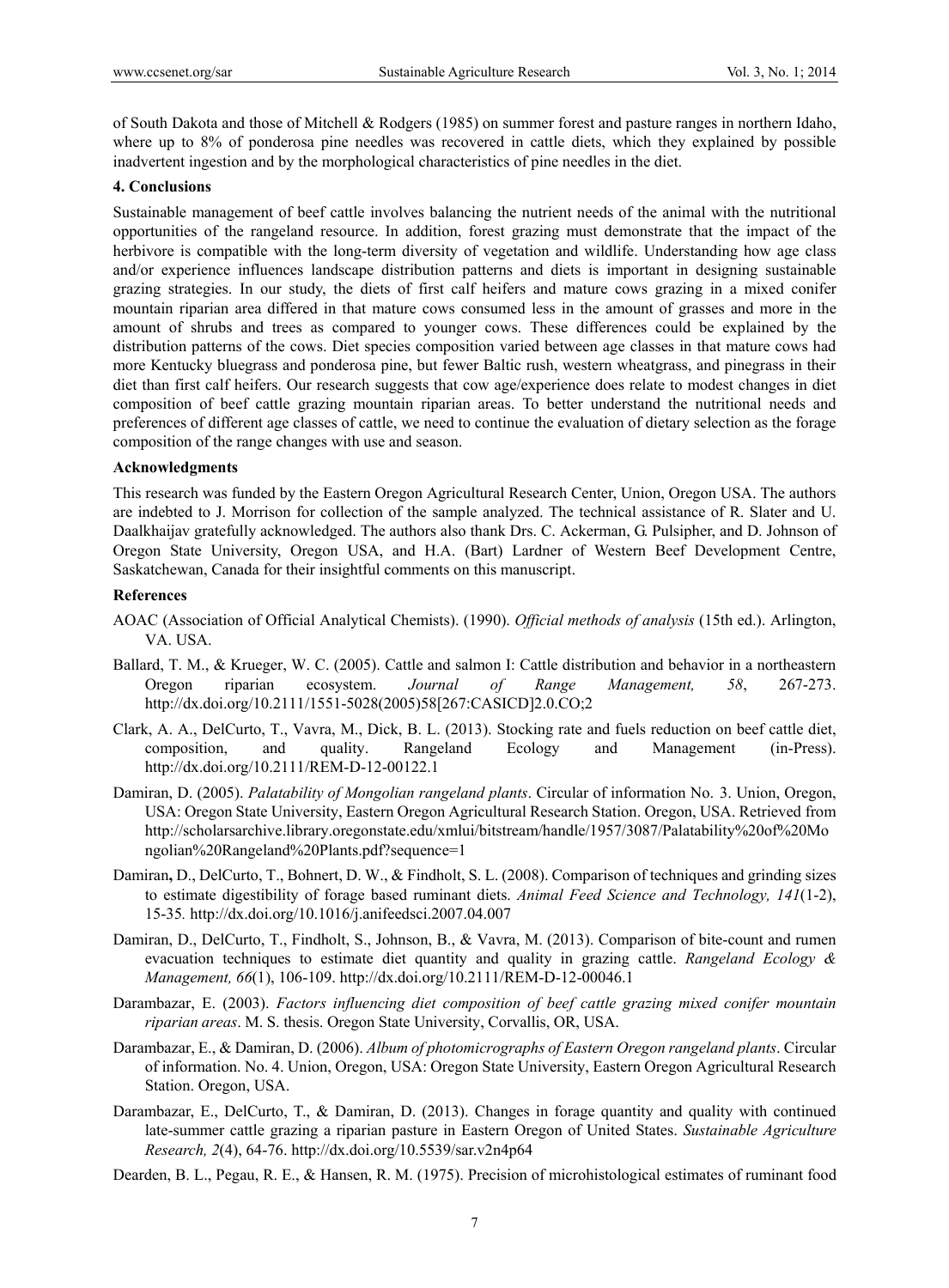habits. *Journal of Wildlife Management, 39*, 402-406. http://dx.doi.org/10.2307/3799920

- DelCurto, T., Porath, M., Parsons, C. T., & Morrison, J. A. (2005). Management strategies for sustainable beef cattle grazing on forested rangelands in the Pacific Northwest. Invited synthesis paper. *Journal of Range Management, 58*, 119-127. http://dx.doi.org/10.2111/1551-5028(2005)58<119:MSFSBC>2.0.CO;2
- Free, J. C., Hansen, R. M., & Sims, P. L. (1970). Estimating dryweights of foodplants in feces of herbivores. *Journal of Range Management, 23*, 300-302. http://dx.doi.org/10.2307/3896227
- Grings, E. E., Adams, D. C., & Short, R. E. (1995). Diet quality of suckling calves and mature steers on Northern Great Plains rangelands. *Journal of Range Management, 48*, 438-441. http://dx.doi.org/10.2307/4002248
- Grings, E. E., Short, R. E., Haferkamp, M. R., & Heitschmidt, R. K. (2001). Animal age and sex effects on diets of grazing cattle. *Journal of Range Management, 54*, 77-81. http://dx.doi.org/10.2307/4003532
- Heady, H. F. (1964). Palatability of herbage and animal preference. *Journal of Range Management, 17*, 76-82. http://dx.doi.org/10.2307/3895315
- Hirschfeld, D. J., Kirby, D. R., Caton, J. S., Silcox, S. S., & Olson, K. C. (1996). Influence of grazing management on intake and composition of cattle diets. *Journal of Range Management, 49*, 257-263. http://dx.doi.org/10.2307/4002888
- Hitchcock, C. L., Cronquist, A., Ownbey, M., & Thompson, J. W. (1966). *Vascular plants of the Pacific Northwest*. Univ. Wash. Pub. In Biol., Vol. 17, Seattle, WA: University of Washington Press.
- Holechek, J. L., & Vavra, M. (1983). Drought effects on diet and weight gains of yearling heifers in northeastern Oregon. *Journal of Range Management, 36*, 227-231. http://dx.doi.org/10.2307/3898169
- Holechek, J. L., Vavra, M., Skovlin, J., & Krueger, W. C. (1982a). Cattle diets in the Blue Mountains of Oregon II. Forests. *Journal of Range Management, 35*, 239-242. http://dx.doi.org/10.2307/3898400
- Holechek, J. L., Vavra, M., & Pieper, R. D. (1982b). Botanical composition determination of range herbivore diets: A Review. *Journal of Range Management, 35*, 309-315. http://dx.doi.org/10.2307/3898308
- Holechek, J. L., Vavra, M., & Skovlin, J. (1981). Diet quality and performance of cattle on forest and grassland range. *Journal of Animal Science, 53*, 291-298.
- Hurd, R. M., & Pond, F. W. (1958). Relative preference and productivity of species on summer cattle ranges, Big Horn Mountains. Wyoming. *Journal of Range Management, 11*, 109-114. http://dx.doi.org/10.2307/3893710
- Karl, M. G., & Doescher, P. S. (1998). Ponderosa pine aboveground growth after cattle removal of terminal tissue. *Journal of Range Management, 51*, 147-151. http://dx.doi.org/10.2307/4003199
- Laliberte, A., Johnson, D. E., Harris, N., & Casady, G. (2001). Stream change analysis using remote sensing and Geographic Information Systems (GIS). *Journal of Range Management, 54*, 22-50.
- Leslie, D. M, Jr., Vavra, M., Starkey, E. E., & Slater, R. C. (1983). Correcting for differential digestibility in microhistological analyses involving common coastal forages of the Pacific Northwest. *Journal of Range Management, 36*, 730-732. http://dx.doi.org/10.2307/3898197
- Milne, J. A. (1991). Diet selection by grazing animals (pp. 77-85). *In*: Proc. Nutr. Soc.
- Mitchell, J. E., & Rodgers, R. T. (1985). Food habits and distribution of cattle on a forest and pasture range in northern Idaho. *Journal of Range Management, 38*, 214-220. http://dx.doi.org/10.2307/3898969
- Mohammad, A. G., Ferrando, C. A., Murray, L. W., Pieper, R. D., & Wallace, J. D. (1996). Season and sex influences on botanical composition of cattle diets in southern New Mexico. *Journal of Range Management, 49*, 204-208. http://dx.doi.org/10.2307/4002879
- Morrison, J. A., DelCurto, T., Parsons, C. T., Pulsipher, G. D., & Vanzant, E. S. (2002). The influence of cow age on grazing distribution and utilization of mountain riparian areas and adjacent uplands. *In: Proceedings of Western Section of American Society of Animal Science, 53*, 21-24.
- Morrison, J. A. (2002). *The influence of cow age on grazing distribution and utilization of mountain riparian areas and adjacent uplands*. M. S. thesis. Oregon State University, Corvallis, OR, USA.
- NRC. (1996). *Nutritional requirements of beef cattle* (7th ed.). Washington D.C.: Nat. Academy Press.
- Porath, M. L., Momont, P. A., DelCurto, T., Rimbey, N. R., Tanaka, J. A., & McInnis, M. (2002). Offstream water and trace mineral salt as management strategies for improved cattle distribution. *Journal of Animal*